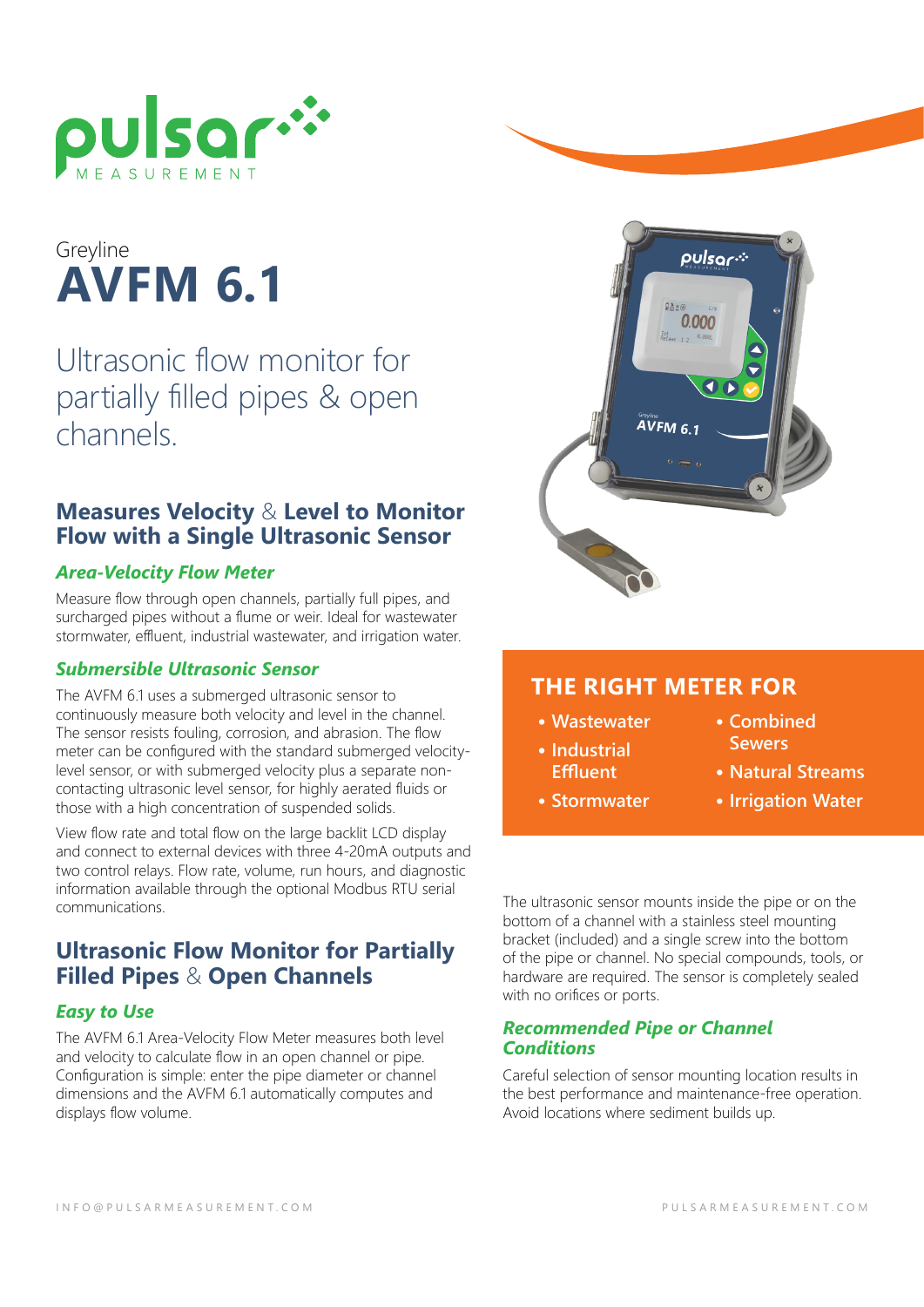The best possible accuracy will result when the water is not highly turbulent and where velocity is evenly distributed across the channel. The channel should not have drops or direction changes immediately upstream of the sensor mounting location. Pipe or channel slope should not exceed 3%. See the installation manual for specific installation recommendations.

The AVFM 6.1 can measure forward flow velocity up to 6 m/s (19.7 ft/s) and reverse flow up to 1.5 m/s (5 ft/s). The electronics and software sample and average flow rates continuously to provide stable readings. The submerged velocity / level sensor will measure flow in partially full and surcharged pipes with pressure up to 10 psi. No special setup or adjustment is required. The minimum recommended pipe diameter is 150 mm (5.9 in).



Alternate sensor models are available for special applications: a separate noncontacting ultrasonic level sensor with a submerged velocity sensor. The sensor cable can be extended up to 152.4 m (500 ft). Use this configuration for pipes or channels with a high concentration of air or suspended solids.

#### *Custom Channel Shapes*

Configure the AVFM 6.1 for installation in irregular or compound channel shapes by entering the channel width at multiple level points through a simple menu. Channels of virtually any shape can be monitored with your choice of measurement units.

#### *Standard 26 Million Point Data Logger*

The AVFM 6.1 will store time and date-stamped flow values at 10-second to 60-minute intervals. Daily flow reports are automatically created where total, minimum, maximum, and average flow rates are displayed on the LCD display. Transfer log files and daily flow reports to any USB flash drive just by connecting to the logger's USB output. Windows software is included to display log files in graph and table formats, change measurement units, and generate flow reports. Or, download data as .csv file format for import directly to Microsoft Excel.

#### *Greyline AVFM 6.1 Area-Velocity Flow Meter*

- Digitally Measure flow in pipes and open channels of any shape
- Ideal where flumes or weirs are difficult to install
- Works with water level from 25.4 mm to 4.5 mm (1 in to 15 ft)
- Auto-detects field installation of options, serial communications, and control relays

The AVFM 6.1 Area-Velocity Flow Meter includes a submerged ultrasonic sensor that is installed at the bottom of an open pipe or channel. Exposed materials are stainless steel so the sensor resists fouling and corrosion, and has no moving parts, orifices, ports, or electrodes.

The AVFM 6.1 displays and totalizes flow. It includes three 4-20mA outputs (flow, level, and velocity), plus two control relays for level alarms or flow proportionate pulse output for samplers and chlorinators. It is easy to calibrate with the built-in keypad and menu system. A built-in 26 million point data logger with USB output is standard. Intrinsic safety barriers for sensor and cable installation in hazardous rated channels are also optional.





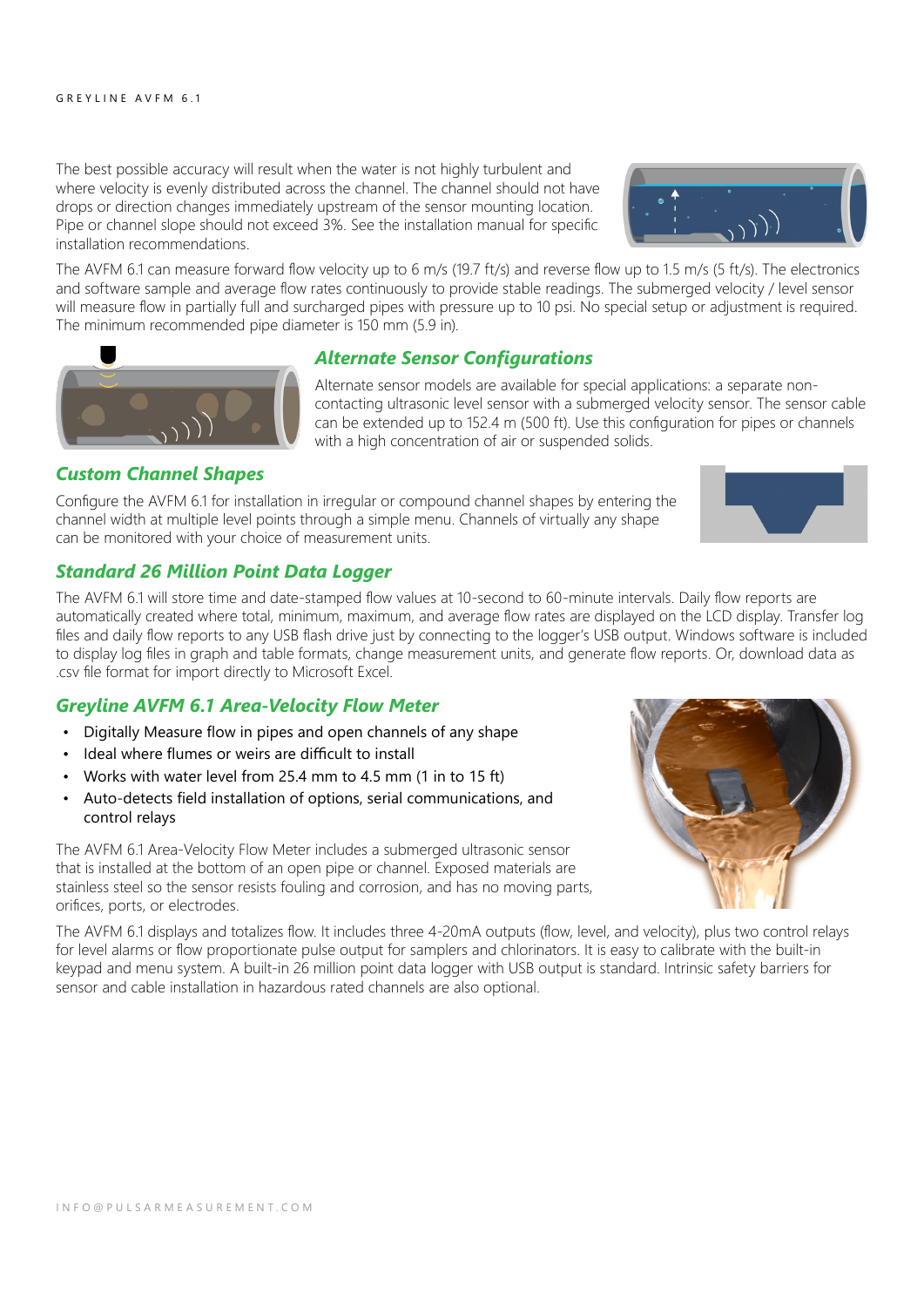

### **Technical Specifications**

#### **GENERAL SPECIFICATIONS**

| <b>Operating Parameters:</b>             | Round pipe, rectangular, trapezoid, egg, or custom shapes                                                                                                                                                                                                                                                                            |
|------------------------------------------|--------------------------------------------------------------------------------------------------------------------------------------------------------------------------------------------------------------------------------------------------------------------------------------------------------------------------------------|
| <b>Programming:</b>                      | Built-in 5-key calibrator with English, French, or Spanish language selection                                                                                                                                                                                                                                                        |
| <b>Electronics Enclosure:</b>            | NEMA4X (IP66) polycarbonate with clear, shatterproof cover                                                                                                                                                                                                                                                                           |
| <b>Accuracy:</b>                         | • Level: $\pm 0.25\%$ of reading or $\pm 2.03$ mm (0.08 in), whichever is greater. Repeatability & Linearity 0.1%.<br>• Velocity: $\pm 2\%$ of reading or $\pm 0.012$ m/s (0.04 ft/s), whichever is greater. Reguires solids or bubbles minimum size<br>of 100 microns, minimum concentration 75 ppm. Repeatability & Linearity 0.5% |
| Display:                                 | White, back-lit matrix — displays flow rate, totalizer, relay states, operating mode, and calibration menu                                                                                                                                                                                                                           |
| <b>Power Input:</b>                      | • 100-240 V AC 50/60 Hz, 10 V A maximum<br>• Optional: 9-32 V DC, 10 W maximum                                                                                                                                                                                                                                                       |
| <b>Analog Output:</b>                    | 3 Isolated 4-20mA, 1 k $\Omega$ , (flow, level, and velocity) or 0-5 V DC by menu selection                                                                                                                                                                                                                                          |
| <b>Control Relays:</b>                   | 2 Relays, form 'C' dry contacts rated 5 A SPDT; programmable flow alarm and/or flow proportional pulse (sampler/<br>totalizer), flow and/or level alarm                                                                                                                                                                              |
| Data logger:                             | Programmable 26 million point data capacity, time and date stamped plus formatted flow reports including total,<br>average, minimum, maximum, and times of occurrence. Includes USB output to Flash Drives and Windows software.                                                                                                     |
| <b>Operating Temp.</b><br>(Electronics): | -20 °C to 60 °C (-5 °F to 140 °F)                                                                                                                                                                                                                                                                                                    |
| <b>Approximate Shipping</b><br>Weight:   | 4.5 kg (10 lb)                                                                                                                                                                                                                                                                                                                       |
| <b>Approvals:</b>                        | CE, CSA/UL/EN 61010-1                                                                                                                                                                                                                                                                                                                |

#### **TRANSDUCER SPECIFICATIONS**

| Transducer:                                | QZ02L submersible sensor measures level and velocity                                                                                                                                                                               |
|--------------------------------------------|------------------------------------------------------------------------------------------------------------------------------------------------------------------------------------------------------------------------------------|
| <b>Level Measurement</b><br>Range:         | • Minimum Head: $25.4$ mm $(1 \text{ in})$<br>• Maximum Head: $4.6$ m (15 ft)                                                                                                                                                      |
| <b>Velocity Measurement</b><br>Range:      | 0.031 m/s to 6.2 m/s (0.1 ft/s to 20 ft/s) and reverse flow to -1.5 m/s (-5 ft/s) in fluids containing bubbles or solids<br>with a minimum size of 100 microns and a minimum concentration of 75 ppm to act as acoustic reflectors |
| <b>Operating Temperature:</b>              | $-15$ °C to 80 °C (5 °F to 175 °F)                                                                                                                                                                                                 |
| <b>Exposed Materials:</b>                  | 316 stainless steel, epoxy resin, polyurethane                                                                                                                                                                                     |
| <b>Transducer Cables:</b>                  | 7.6 m (25 ft) submersible polyurethane jacket, shielded, 3-coaxial                                                                                                                                                                 |
| <b>Transducer Mounting Kit:</b>            | Includes MB-QZ stainless steel mounting bracket                                                                                                                                                                                    |
| <b>Temperature</b><br><b>Compensation:</b> | Automatic, continuous                                                                                                                                                                                                              |

#### **POPULAR OPTIONS**

| <b>Industrial Automation</b><br><b>Protocols:</b> | Modbus RTU via RS485                                                                                                                 |
|---------------------------------------------------|--------------------------------------------------------------------------------------------------------------------------------------|
| <b>Transducer Cables:</b>                         | 15.2 m or 30.5 m (50 ft or 100 ft) submersible, continuous from sensor — or splice up to a total of 152.4 m (500 ft)<br>lengthlength |
| <b>Sensor Cable Junction Box</b>                  | Watertight NEMA4 polycarbonate with connection terminal strip                                                                        |
| <b>Enclosure Heater:</b>                          | Thermostatically controlled to -40 °F/°C — recommended for temperatures below 0 °C (32 °F)                                           |
| <b>Intrinsic Safety Barriers:</b>                 | For sensor mounting in Class I, II, III, Div. I, II, Groups C, D, E, F, G hazardous locations                                        |
| <b>Transducers:</b>                               | Separate non-contacting ultrasonic level sensor and submerged velocity sensor                                                        |
| <b>Sensor Mounting Bands:</b>                     | Stainless steel sensor mounting bands for pipes 152.4 mm to 1.8 m (6 in to 6 ft) diameter                                            |